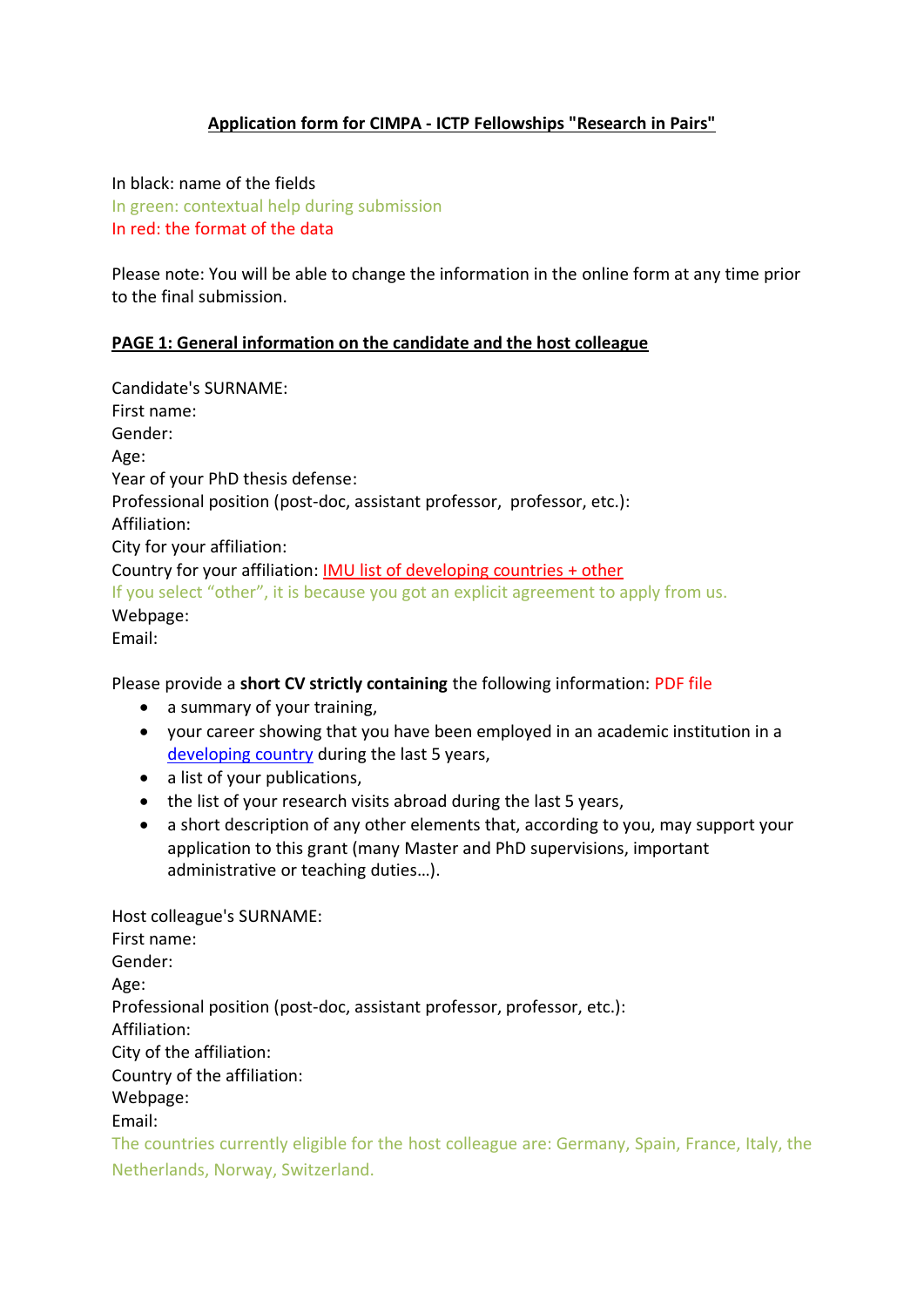**Once this page is validated, an email will be sent to the host (with the email address you provided). She/he will need to complete the following information. Without this information before due date, the application will not be evaluated.**

# QUESTIONS TO THE HOST: (**This part cannot be seen by the applicant)**

Are you willing to visit the candidate in her/his institute in the future, for instance to deliver a [CIMPA course?](https://www.cimpa.info/en/node/50) If so, please give details (topic, tentative dates, etc.). We value any form of reciprocity and continuation in the exchange, which shows a commitment of the host colleague.

## Brief description of the host organization:

Number of PhD students, post-docs or local researchers who may interact with the candidate.

# Upload a signed letter from the director of the host institute detailing the conditions of the visit of the applicant (pdf file)

Conditions of the visit of the applicant, for example: making available an office, a computer account, a place of residence subsidized by the host organization or close to the institute, a day-care center, if necessary, etc.

## Upload a scientific supporting letter for this application PDF file

This letter shall show **a clear commitment** in the research project submitted by the candidate.

Upload a short CV strictly containing the following information: PDF file

- a summary of your training,
- your career,
- a list of your publications,
- a list of your scientific visitors during the last 5 years.

## **PAGE 2: Research and course project**

## [Research area](https://arxiv.org/) (from Arxiv classification):

## Keywords: Separated by #

## Description of the collaborative scientific project: PDF file

The research project is an essential element in judging the strength of the collaboration. It should therefore be developed with the utmost care and in partnership with the host colleague. The evaluation of the relevance and feasibility of the project will be based on:

- Pre-existing collaboration links with the host (articles, previous visits, co-supervision of PhD thesis, etc.);
- A clear description of the current status of the project: start-up, continuation or variation on a previous topic;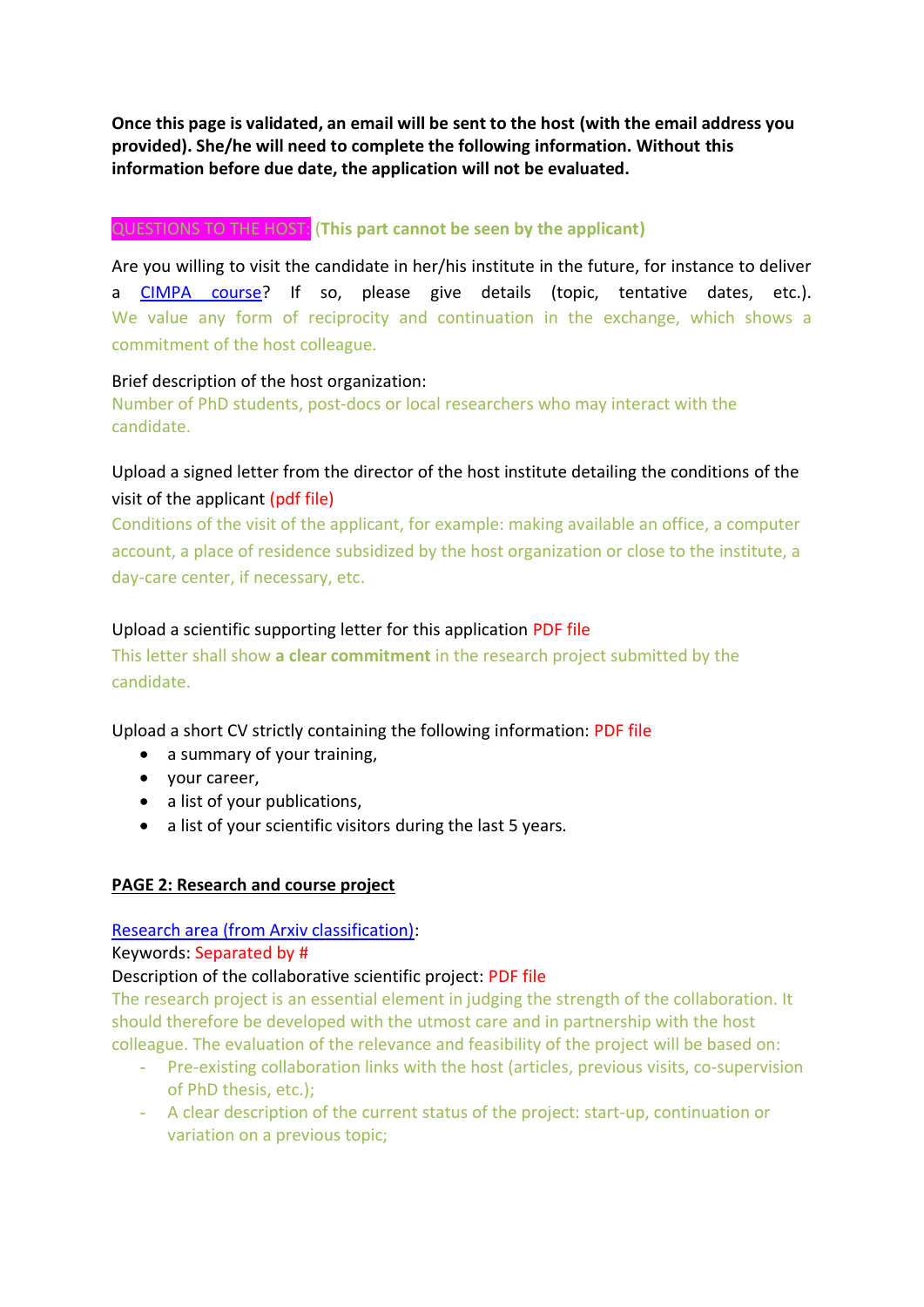- Specific details of the collaboration (complementarity of expertise, acquisition of a new technique by one of the two collaborators, etc.). This part is especially important if there is no pre-existing fruitful collaboration.

**The pdf should not be more than 3 pages long and shall show that it has been designed to work specifically with the host. Recycling a generic project will not be judged appropriate.** We will appreciate that the description starts by a general positioning of the project understandable by any mathematician.

### Other actions planned during the stay in the host establishment:

Provide details if the visit at the host institute includes any scientific activities outside the scope of the main project (seminar, working group, etc.), or any non-research activities (pedagogical or organizational, such as establishing a partnership between institutes, setting up a conference or school project, etc.).

#### Course project description: PDF file Number of hours:

During the stay, we will record/broacast a mini-course given by the laureate (approximately 8 hours with a maximum of 4 hours per day, preferably 2 hours). [Examples of videos](https://youtube.com/playlist?list=PLLxG_np9o-2eO3dMjdacaEHECN4_UPjjK) made during the previous edition can be found on CIMPA YouTube channel. It will be recorded and made public on CIMPA and ICTP networks. Note that this is an important part of the application as the lectures will become an exemplary course for all students who want to learn about this topic. It needs therefore to be prepared with great care.

The course will be recorded/broadcasted in a professional environment, either at [CIMPA](https://univ-cotedazur.fr/visite-des-campus/campus-valrose/campus-valrose-j) on the campus of Université Côte d'Azur, at *ICTP* in Trieste or at another partner institute. The finale location and dates will be chosen by CIMPA and ICTP to get a good distribution of the laureates between the various places. In general, we will try to choose dates at the very end of your stay and, or during the collaboration stay at a partner research center if possible.

### **PAGE 3: Planning**

## Weeklong<sup>1</sup> collaborative stay at one of the partner centers located in your host's country: yes or no.

You can decide to include such a week during your stay or not. The partners are: : [CRM](https://www.crm.cat/) for Spain, [CIRM](https://www.cirm-math.fr/) for France or the Netherlands, [FIM](https://math.ethz.ch/fim) for Switzerland, [ICTP](https://www.ictp.it/) for Italy, or [MFO](https://www.mfo.de/) for Germany. Your travel and stay will be covered by the grant. The cost of the colleague's stay (but not the travel) will be covered by the partner center. Once your application is selected, you will be contacted by the center to find suitable dates.

#### Duration of the collaborative part: in days

<sup>&</sup>lt;sup>1</sup> In the case of a visit at CIRM: the laureate and the host stay 2 weeks in order to spread the recording slots on the full period.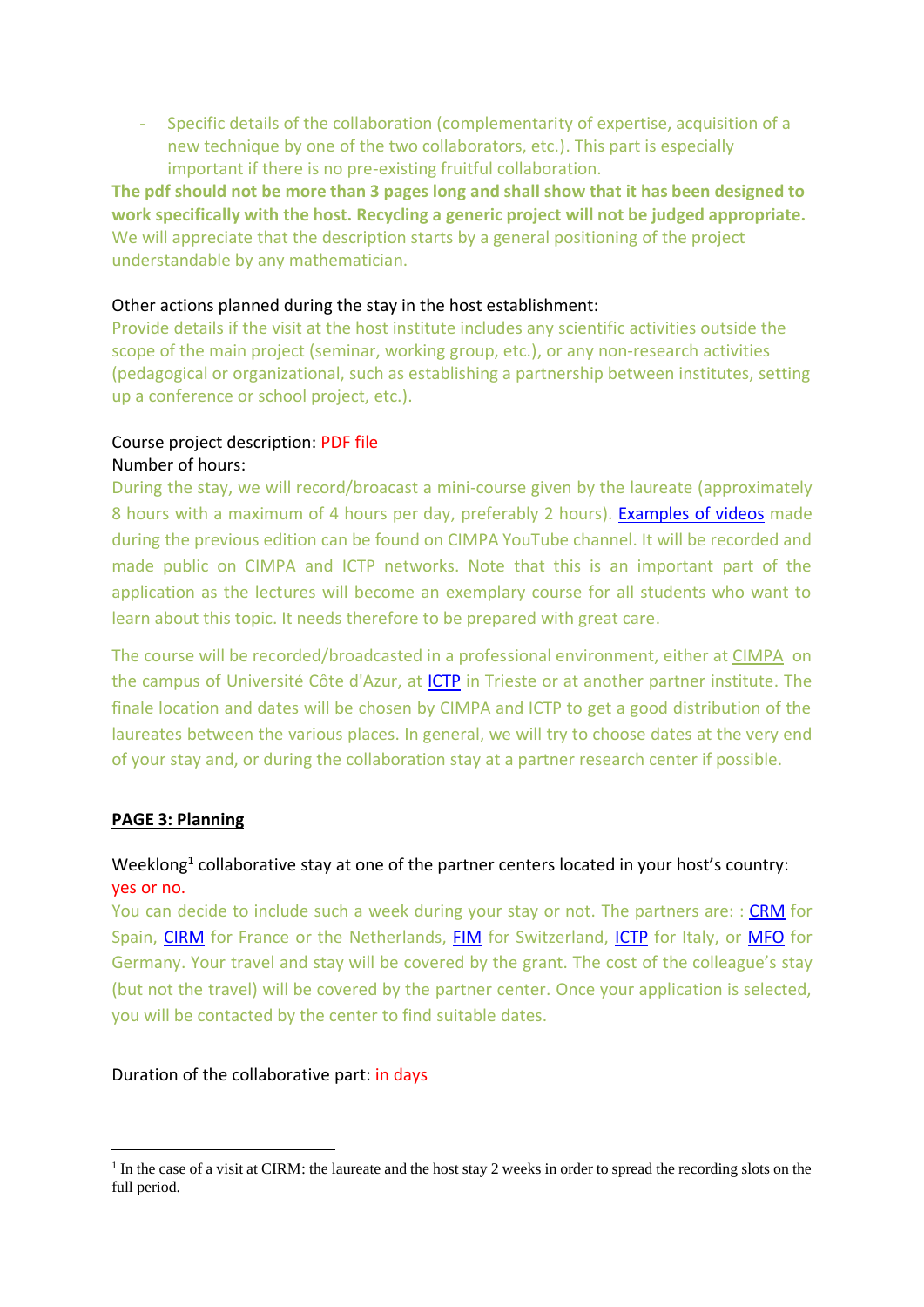This is the time which is spent in collaboration with the host, either only at her/his institution or including the time at one of the partner centers. **This duration shall be at least 35 days (5 working weeks).**

### Tentative dates for the total collaborative stay: DD-MM-YY / DD-MM-YY

The visit must start at the beginning of 2023 and the financial support provided must be used before December 22, 2023, but the stay may be extended on other funds. In any case, **we will not accept collaborative stays less than 35 days long or which have days in August.**

When the application is selected, the exact duration may be revised at that time depending on the constraints of the laureate and her/his host and the grant support we can offer. If a quarantine time is required at your arrival, it cannot be supported by the grant.

### Tentative dates for your arrival and departure: DD-MM-YY / DD-MM-YY

Remember that on top of the time for the collaborative stay, **you must include a week for the mini-course.** In case of a visit at CIRM, this is already included inside the collaborative time.

#### Other scientific projects in Europe:

You can take advantage of your trip to Europe to include visits to other places apart from the support of this grant. We encourage you to do so and you can indicate your other plans here if you wish (this will not be part of the evaluation but can help create connections).

### **PAGE 4: Budget description**

The amount of the grant is at the pro-rata of the length of stay, the location, period of the year and travel costs of the laureate. It can only cover her/his personal costs. We do not provide support for publication in journals.

Travel tickets to and within Europe will in general be purchased directly by ICTP travel agent. As a rule of thumb, up to 900 euros per month is allocated for accommodation. This bound will be higher in some major cities, Norway and Switzerland. Invoices for accommodation are to be kept and sent to  $\alpha$  [admin@cimpa.info](mailto:admin@cimpa.info) throughout the stay.

A per-diem to cover daily-life expenses (on average 600 euros per month) will be provided. No invoices will be needed for this part.

Other sources of funding obtained for the visit (type and amount):

### **For selected applicants: (will be required only later)**

Please sign and upload th[e contract for recording and broadcasting the videos.](https://www.cimpa.info/sites/default/files/contrat-videos-fr.docx)

### Documents for the promotion of the course on CIMPA-ICTP's social networks: PDF or JPEG files.

This document is to be written in the language in which the course will be conducted (French or English). It will give a summary of the course with possible references to existing